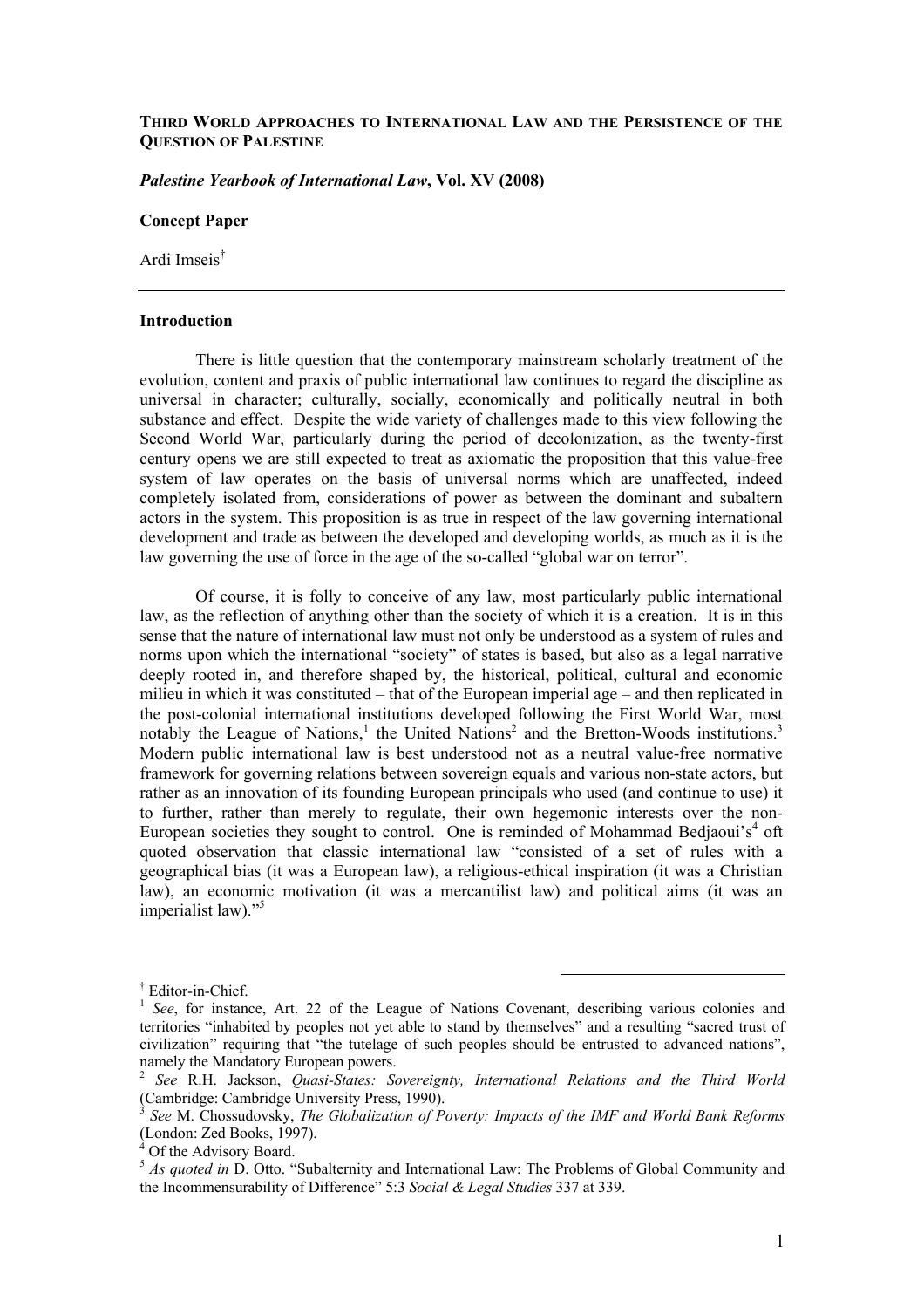In the past decade and a half, there has emerged a school of critical legal discourse on public international law under the style Third World Approaches to International Law (TWAIL), which "rejuvenates the opposition to aspects of international law expressed by Third World states and intellectuals<sup>3</sup> in the 1950s, 60s, and 70s, and "attempts to sharpen such opposition in the era of globalization."<sup>6</sup> Although scholars within the TWAIL school are not uniform in their ideology or approach, at their core they are united in their common "opposition to the unjust global order" currently prevailing.<sup>7</sup> In order to situate contemporary TWAIL scholarship against the work of the decolonization-era scholars, Antony Anghie and Bhupinder Chimni have distinguished between what might be called TWAIL I and TWAIL II scholarship.<sup>8</sup> TWAIL I scholars laid heavy emphasis on critiquing the genealogy of modern international law and the Euro-centric assumptions at its heart, while at the same time adopting a "non-rejectionist stance" towards various of its key doctrines which could be put to good use in bolstering the positions of newly independent states, such as the actual application of the principle of sovereign equality of states and the principle of nonintervention in the internal affairs of states.<sup>9</sup> TWAIL II scholars, on the other hand, have adopted a framework critical of the deference paid by the TWAIL I generation to the newly independent post-colonial state and its right to "non-intervention", thereby giving rise to "powerful critiques" of "the Third World nation-state, of the process of its formation and its resort to violence and authoritarianism" against the very populations such states were theoretically created to emancipate and represent.<sup>10</sup> From a theoretical perspective, TWAIL II scholarship borrows from post-colonial deconstructionist methodologies of scholars such as Edward Said, Homi Bhabha and Gayatri Chakravorty Spivak.<sup>11</sup> As Anghie and Chimni note, using these approaches the TWAIL II school has examined "more closely" than its predecessor "the extent to which colonial relations had shaped the fundamentals of the discipline", in that "[r]ather than seeing colonialism as external and incidental to international law, an aberration that could be quickly remedied once recognized," colonialism must be understood more drastically as "central to the formation of international law."<sup>12</sup> The deconstruction of the "use of international law for creating and perpetuating Western hegemony" once complete, the new generation of TWAIL scholarship sets out, ultimately, to "construct the basis for a post-hegemonic global order",13 conceiving of hegemony broadly to include not only former European imperial masters, but also Third World nationalist elites given to abuses of authority, plunder and subordination of their own populations, suggestive of Franz Fanon's reflections on the "pitfalls of national consciousness."

 <sup>6</sup> D.P. Fidler, "Revolt Against or From Within the West? TWAIL, the Developing World and the Future Direction of International Law" (2003) 2 Chinese J. Int'l. L. 29, at 30.

<sup>&</sup>lt;sup>7</sup> *Id.* (citing M. Mutua, "What is Twail?", 94 ASIL Proceedings (2000), 31.<br><sup>8</sup> A. Anghie & B.S. Chimni, "Third World Approaches to International Law and Individual Responsibility in Internal Conflicts" (2003) 2 Chinese J. Int'l. L. 77, at 79.

 $9$ <sup>9</sup> The authors identify five arguments central to the TWAIL I scholarship, as follows: (1) an indictment of "colonial international law for legitimizing the subjugation and oppression of Third World peoples"; (2) emphasis that "Third World states were not strangers to the idea of international law"; (3) belief "that the contents of international law could be transformed to take into account the needs and aspirations of the peoples of newly independent states"; (4) emphasis on "sovereign equality of states and" the principle of "non intervention" as protection from renewed imperial interference; and (5) the inauguration of "a New International Economic Order", aimed primarily at "regaining control" over Third World resources and marshalling them to maximize the benefit to indigenous, newly independent societies. See  $Id$ . at 80-82.

<sup>&</sup>lt;sup>10</sup> *Id.* at 83. 11 *See*, for instance, E.W. Said, *Orientalism* (New York: Pantheon, 1978) and *Culture and Imperialism* (New York: Alfred A. Knopf, 1993); H. Bhabha, *The Location of Culture* (London: Routledge, 1994); and G.C. Spivak, *A Critique of Postcolonial Reason: Toward a History of the Vanishing Present* (Cambridge, MA: Harvard University Press, 1999).<br><sup>12</sup> Anghie & Chimni, *supra* note 8 at 84.

<sup>13</sup> Fidler, *supra* note 6 at 31.<br><sup>14</sup> F. Fanon. *The Wretched of the Earth*, trans. Constance Farrington (New York: Grove Press, 1963) at 148.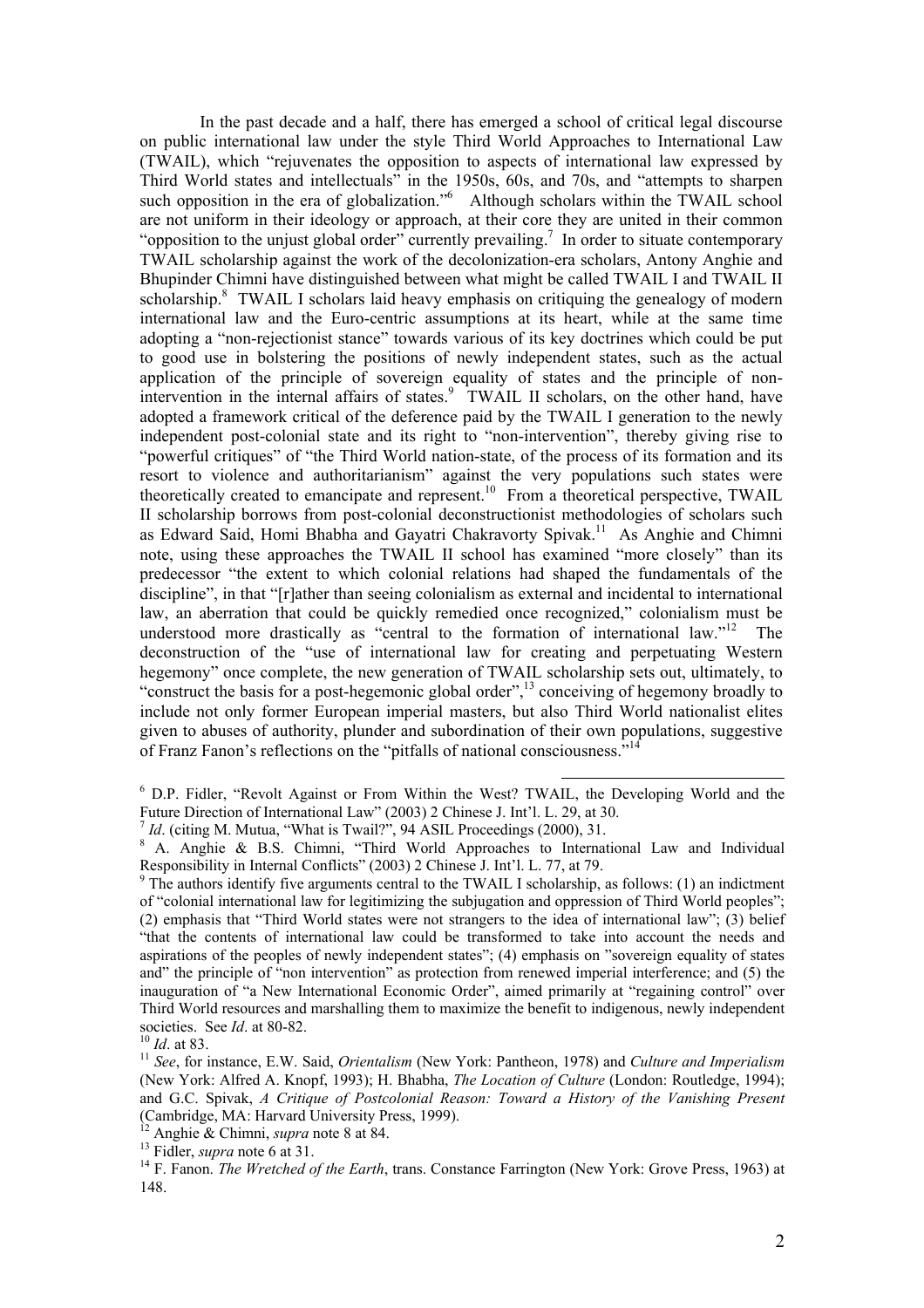#### **The Persistence of the Question of Palestine and TWAIL**

 Whereas the apparent difference between the work of TWAIL I and TWAIL II scholars as reflected above is directly related to the shifting sands of the historical, political, economic and cultural backdrops that respectively inform both – decolonization and the drive for Third World independence on the one hand; neo-imperialism, globalization and Third World despotism on the other – there is at least one setting where these two historical paradigms might be said to exist almost simultaneously, thereby providing contemporary TWAIL scholarship with perhaps its most unique and fertile ground for greater scholarly development and inquiry: Palestine.<sup>15</sup>

This ground was well described by John Strawson in volume XIII of the *Palestine Yearbook of International Law*, where he identified Palestine as a "particular victim" of the heritage of "international law as rooted in its colonial origins."<sup>16</sup> Citing a "train of legal instruments which sweeps through the last nine decades from the Balfour Declaration onwards through the League of Nations Mandate, the UK's Order-in-Council, the United Nations Partition Resolution, Security Council Resolution 242, the Oslo Agreements and the Road Map", Strawson demonstrates that international law "has constructed the Palestinians as peripheral", and that "[l]aw has played a major role in pushing Palestine and the Palestinians to the political and territorial margins."17

 Littered with examples of how the intersection between empire, colonialism and law operated to unmake the place and its indigenous people, Palestine's uniqueness is that it has yet to be granted any respite from this cruel and tragic course. On the contrary, to the foundation of the British Mandate, the establishment of a European Jewish settler colony, the UN partition of Palestine into Jewish and Arab states, the near complete ethnic cleansing and dispossession of the indigenous Palestinian Arab majority, the establishment of the state of Israel in the place of that majority, and Israel's 40-year prolonged foreign military occupation of the rest of Palestine (namely the West Bank, including East Jerusalem, and Gaza Strip, or Occupied Palestinian Territory (OPT)), has been added a lumbering and uneven diplomatic process, which despite the promise of an historic settlement based on two states, has in fact enabled Israel to consolidate, not relinquish, it *de facto* and *de jure* annexation of Palestinian land, including some would argue with the participation since 1993 of the Palestinian leadership. Whereas in 1976 there were just over  $3,000$  Jewish colonial settlers in the OPT,<sup>18</sup>

<sup>&</sup>lt;sup>15</sup> One is here reminded of Edward Said's views concerning the almost metaphysical nature of Palestine as an idea around which Third World liberation could rally:

No one who has given his energies to being a partisan has ever doubted that 'Palestine' has loosed a great number of other issues as well. The word has become a symbol for struggle against social injustice. […] There is an awareness in the nonwhite world that the tendency of modern politics to rule over masses of people as transferable, silent, and politically neutral populations has a specific illustration in what has happened to the Palestinians – and what in different ways is happening to the citizens of newly independent, formerly colonial territories ruled over by antidemocratic army regimes. The idea of resistance gets content and muscle from Palestine; more usefully, resistance gets detail and a positively new approach to the microphysics of oppression from Palestine. If we think of Palestine as having the function of both a place to be returned to and of an entirely new place, a vision partially of a restored past and of a novel future, perhaps even a historical disaster transformed into hope for a different future, we will understand the word's meaning better.

*See* E.W. Said. *The Question of Palestine*, 2<sup>nd</sup> ed. (New York: Vintage Books, 1992), at 125.<br><sup>16</sup> J. Strawson, "British (and International) Legal Foundations for the Israeli Wall: International Law and Multi-Colonialis

and Multi-Colonialism Colonialism<br><sup>18</sup> A. Roberts, "Prolonged Military Occupation: The Israeli-Occupied Territories 1967–1988", in E. Playfair, ed., *International Law and the Administration of Occupied Territories* (Clarendon: Oxford University Press, 1992) at 66.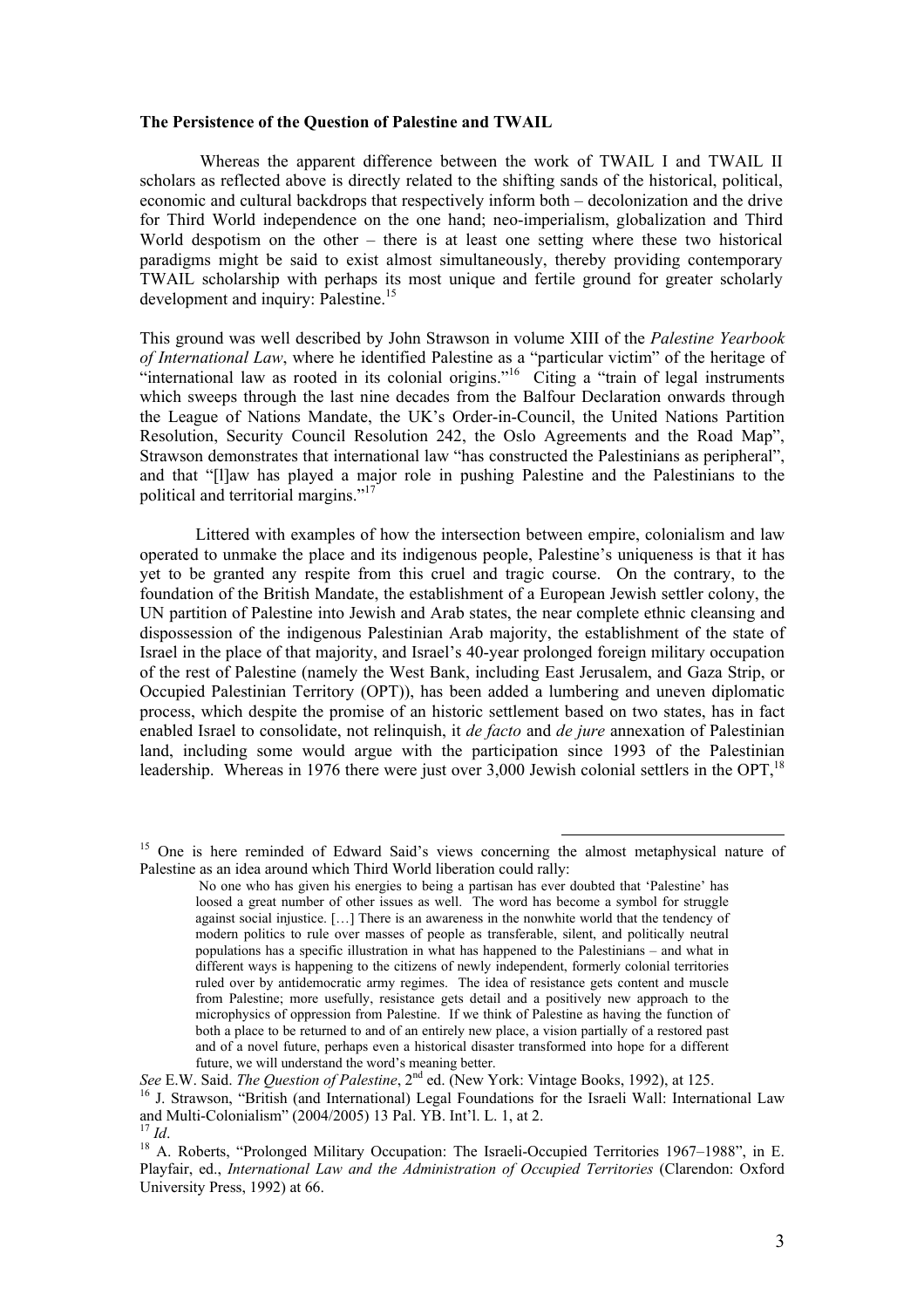today the number is approximately  $450,000$  and continues to grow.<sup>19</sup> While the colonial settlement has continued (inclusive of Israeli-only roads and infrastructure, the complete military and economic siege of Palestinian areas, especially the impoverished Gaza Strip, the widespread destruction and/or expropriation of Palestinian property, and the near decimation of the Palestinian economy), the weak and divided Palestinian Authority scrambles for conditional international aid in the way of "developing" the "state" of Palestine, even as its disaffected population increasingly questions its arguably collaborative role in the continuing fragmentation and conquest by Israel of the OPT with the help of an international community ever prepared to foot the bill (over USD 10 billion in international "aid" since 1993) instead of investing the requisite amount of political will in helping to solve the conflict. It is no wonder that Prof. John Dugard<sup>20</sup> has denounced Israel for acquiring "some of the characteristics of colonialism and apartheid" in its occupation of the OPT, and has criticized the international community, including the UN, for allowing this "failure" to persist as it has.<sup>21</sup> Indeed, examined through the TWAIL lens, this failure can only be regarded a larger symptom of Palestine as the only remaining place on Earth where the collision between empire, colonialism and law continue to wreak havoc with millions, a wound which continues to fester as the Last Colonial Problem in the age of the so-called post colony.

### **PYBIL: Vol. XV (2008)**

The *Palestine Yearbook of International Law* will devote volume XV (2008) to the subject of TWAIL critiques of international law, with a partial focus on the persistence of the question of Palestine. The Yearbook is jointly published by the Birzeit University Institute of Law and Martinus Nijhoff publishers. Since 1985, it has established itself as the leading English-language international law journal in the Arab World, and is the principal source of information on public international law and the question of Palestine. In addition to articles by leading scholars, researchers and practitioners alike, the Yearbook offers a wide array of key legislation, court decisions, book reviews and other relevant legal materials translated from the original Arabic and Hebrew languages.

<sup>&</sup>lt;sup>19</sup> *The Humanitarian Impact on Palestinians of Israeli Settlements and other Infrastructure in the West Bank.* United Nations Officefor the Coordination of Humanitarian Affairs (July 2007).

<sup>&</sup>lt;sup>20</sup> UN Special Rapporteur on the Situation of Human Rights in the Palestinian Territories Occupied Since June 1967.

 $21$  Prof. Dugard stated the following: "The Occupied Palestinian Territory is of special importance to the future of human rights in the world. Human rights in Palestine have been on the agenda of the United Nations for 60 years; and more particularly for the past 40 years since the occupation of East Jerusalem, the West Bank and the Gaza Strip in 1967. For years the occupation of Palestine and apartheid in South Africa vied for attention from the international community. In 1994, apartheid came to an end and Palestine became the only developing country in the world under the subjugation of a Western-affiliated regime. Herein lies its significance to the future of human rights. There are other regimes, particularly in the developing world, that suppress human rights, but there is no other case of a Western-affiliated regime that denies self-determination and human rights to a developing people and that has done so for so long. This explains why the OPT has become a test for the West, a test by which its commitment to human rights is to be judged. If the West fails this test, it can hardly expect the developing world to address human rights violations seriously in its own countries, and the West appears to be failing this test. The EU pays conscience money to the Palestinian people through the Temporary International Mechanism but nevertheless joins the United States and other Western countries, such as Australia and Canada, in failing to put pressure on Israel to accept Palestinian selfdetermination and to discontinue its violations of human rights. The Quartet, comprising the United States, the European Union, the United Nations and the Russian Federation, is a party to this failure. If the West, which has hitherto led the promotion of human rights throughout the world, cannot demonstrate a real commitment to the human rights of the Palestinian people, the international human rights movement, which can claim to be the greatest achievement of the international community of the past 60 years, will be endangered and placed in jeopardy." See Report of the Special Rapporteur on the Situation of Human Rights in the Palestinian Territories Occupied since 1967, 29 January 2007, UN Doc. A/HRC/4/17, at para. 63.